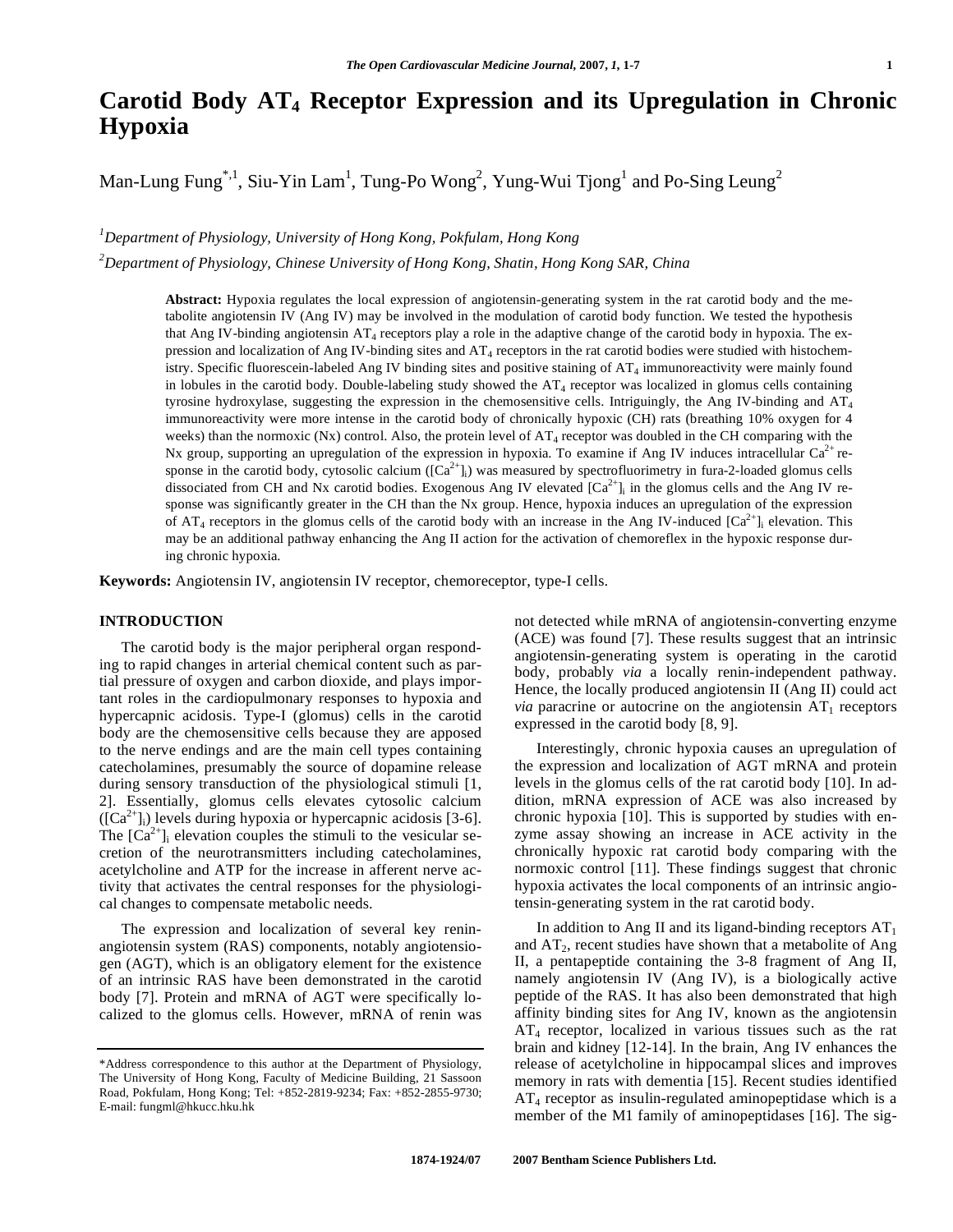naling cascades coupling to the ligand binding of the  $AT_4$ receptors are not clear and may involve multiple signaling pathways [14]. Recent evidence also suggests that an activation of  $AT_1$  receptors could be involved in the cellular effects of Ang IV on intracellular signaling events [17, 18]. At the moment, the expression of the  $AT_4$  receptor in the carotid body and its regulation by hypoxia remains unknown. In this study, we tested the hypothesis that  $AT_4$  receptors are present in the rat carotid body and play a role in the adaptive change in chronic hypoxia. In addition, we investigated the effect of Ang IV on the  $[Ca^{2+}]_i$  level of the glomus cells because of the physiological significance of the  $[Ca^{2+}]_i$  elevation in the chemotransduction.

#### **MATERIALS AND METHODOLOGY**

#### **Preparation of Animals**

 The experimental protocol for this study was approved by the Committee on the Use of Live Animals in Teaching and Research of the University of Hong Kong and the Animal Ethical Committee of the Chinese University of Hong Kong. For the exposure of rats in normobaric hypoxia [19], one-month-old Sprague-Dawley rats were placed in a chamber made of Perspex. The chamber was continuously vented by pumping in room air (2 liter/min) and the oxygen fraction of the gas inside the chamber was kept at  $10+0.5\%$ . The oxygen level was continuously monitored by an oxygen analyser (Vacumed, CA, USA) which provided the servofeedback signal for the control of solenoid values which gated the inflow of pure nitrogen. Animals were kept in the chamber for 4-5 weeks and they were freely accessible to water and chow. The humidity and carbon dioxide level was maintained by dehumidifier and soda lime. In every 2-3 days, the chamber was opened for 30 min for regular maintenance. For normoxic controls, litters were kept in the same room but were supplied with room air.

# **Isolation of Carotid Body and Dissociation of Type-I Glomus Cells**

 Following deep anesthesia with halothane, rats were decapitated and the carotid bifurcation was excised rapidly. For the dissociation of glomus cells, the carotid body was carefully dissected free from the bifurcation in chilled rat Ringer oxygenated with  $95\%$  O<sub>2</sub> and  $5\%$  CO<sub>2</sub>. The carotid body was then incubated in a tissue bath with collagenase (0.06%) and protease (0.02%) in oxygenated Ringer for 30 min at 35  $\pm$ 1°C [8]. Following enzymatic treatment, the carotid body cells were dispersed by gently triturating with glass pipettes. Cells were incubated in 5 μM fura-2 acetoxymethyl ester (fura-2AM, Molecular Probes) for 30 min at room temperature. The cells were then centrifuged at 200 g for 5 min and prepared for the spectrofluorimetric measurement of  $[Ca^{2+}]_i$ . Glomus cells in clusters of 8-10 cells were studied and the morphological criteria for their confirmation as glomus cells was according to the methods used in previous reports [8, 19].

## **Fluorescence-Labeled Binding Assay**

 Carotid bifurcations were excised from normoxic and hypoxic rats (n=8) under deep anesthesia. The bifurcations were rinsed in PBS and frozen in iso-pentane. Cryosections (8 μm) were cut on a Cryostat and fixed with freshly prepared 4% paraformaldehyde (PFA) for 30 min. Sections were washed with PBS at room temperature for 10 min and then fixed in 2% PFA for 10 min, followed by PBS rinse for 10 min. After air dry, sections were incubated for 30 min at room temperature with one of the following conditions, which were described in details in a previous report [20]: (1) 20 nM fluorescein isothiocyanate (FITC)-labeled Ang IV (Auspep, Australia) in 5 ml Ang IV incubation buffer, which contained 59.3μl of 50 μM plummers inhibitor (DL-2-2- Mercaptomethyl-3-guanidinoetyhiopropanoic acid (Calbiochem, CA, USA)) and 17.2 μl of 11μM bestatin and 30 mg of 0.6% BSA in PBS; (2) pre-incubation with 10  $\mu$ M nonlabeled Ang IV (angiotensin II (3-8) (Auspep, Australia)) for 15 min followed by 5 mL Ang IV incubation buffer with 20 nM FITC-labeled Ang IV; (3) 20 nM fluorescein isothiocyanate (FITC)-labeled Ang IV in 5 ml Ang IV incubation buffer with 4.8 µl of 1mg/ml  $(1 \mu M)$  Sarile ([Sar<sup>1</sup>, Ile<sup>8</sup>]angiotensin II; Sar-Arg-Val-Tyr-Ile-His-Pro-Ile). Following incubation, slides were washed twice in PBS for 1 min and then by double distilled water for 30 min at 4°C. Sections were dry overnight and examined with a fluorescent microscope with a DC 200 digital camera (Leica Microsystems Ltd., Heerbrugg, Switzerland). Non-specific bindings were assessed in sections with the non-labeled Ang IV and the specific bindings of Ang IV were demonstrated in sections with Sarile that is not readily metabolized to Ang III and Ang IV.

#### **Immunohistochemistry**

 Cryosections were then processed for indirect immunofluorescent double staining as reported previously [7]. Briefly, sections were incubated overnight at 4°C with rabbit anti-rat  $AT_4$  receptor serum, diluted to 1:1000, followed with anti-tyrosine hydroxylase serum (Chemicon International, USA), diluted to 1:300 overnight at 4°C. After rinses in PBS, the primary antibodies were detected using anti-rabbit serum labeled with rhodamine  $(1:100,$  Jackson, USA) for  $AT_4$  receptor and anti-sheep serum labeled with AMCA (1:100, Jackson, USA) for TH at room temperature for 2 h. Positive immunoreactivity for  $AT_4$  receptor (red) and for TH (blue) was examined with a fluorescent microscope with a DC 200 digital camera (Leica Microsystems Ltd., Heerbrugg, Switzerland). For the control, primary antibodies were substituted with buffer and sections were incubated with rabbit nonimmune serum.

#### **Western Blot Analysis**

 The procedures were reported previously [7]. Carotid bodies were dissected free and frozen at -70°C. Carotid bodies (n=20) were homogenized at 4°C in water (1:9, w/v) containing 10 mM EDTA and 1 mM phenylmethylsulphonyl fluoride. The protein from resultant supernatant was determined (Bio-Rad Protein Assay) for sodium dodecy sulphatepolyacrylamide gel electrophoresis (SDS-PAGE). Proteins (5-10 mg/lane) were subjected to electrophoresis on a 12% (w/v) polyacrylamide gel in SDS, and the gel was subsequently processed for electroblotting to polyvinylidene difluoride (PVDF) membrane. The blotted PVDF membrane was saturated with 5% (w/v) of skimmed milk in PBS, pH 7.4 and 0.1% (w/v) of Tween 20 for 1 h at room temperature. The membrane was sequentially incubated in rabbit anti-rat  $AT_4$  receptor serum (1:2500) overnight at 4 $\rm ^{\circ}C$  and a horse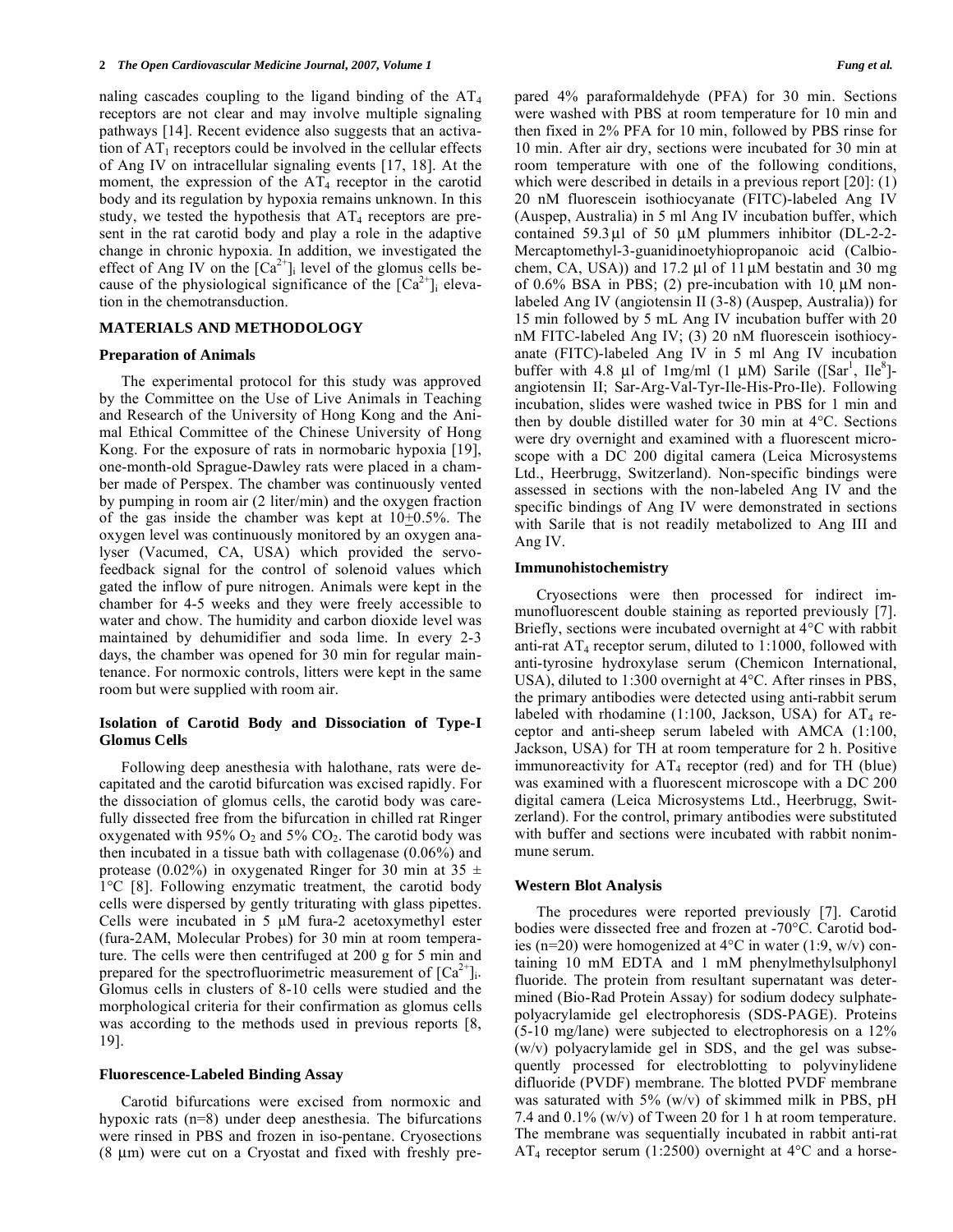radish peroxidase-labeled anti-rabbit IgG (1:200 dilution, Boehringer Mannheim, Germany) for 2 h at room temperature. After thorough washing, the positive band was revealed using ECL western blotting detection reagents and autoradiography film (Amersham, Biosciences, UK). The florescence intensity of the bands was quantified using an IMAGE QUANT software (Molecular Dynamics, USA).

## **Spectrofluorimetric Measurement**

 $[Ca^{2+}]$ <sub>i</sub> was measured in fura-2 loaded glomus cells freshly dissociated from rat carotid bodies as described in previous studies [8, 19]. The cells were seeded on a cover slip placed in the stage of an inverted microscope. The microscope was coupled with a dual-wavelength excitation spectrofluorimeter (Photon Technology International, NJ, USA). The cells were perfused with HEPES buffer at 0.5 ml/min at room temperature  $(-22^{\circ}C)$ . The fluorescence intensity in the background was measured and subtracted from the signals. Fluorescent signals were obtained at 340 and 380 nm excitation wavelengths. The ratio of the fluorescence intensity (340/380 nm) was used to estimate  $[Ca^{2+}]$ <sub>i</sub> in the glomus cells. The  $[Ca^{2+}]$ <sub>i</sub> was calculated by using the equation:

 $[Ca^{2+}]_i = K_d [(R_o - R_{min})/(R_{max} - R_o)] \beta$ 

where  $R_0$  is the fluorescence ratio, Rmin is the fluorescence ratio at zero  $Ca^{2+}$ ,  $R_{max}$  is the fluorescence ratio at saturated  $Ca^{2+}$ ,  $K_d$  is the dissociation constant for fura-2 (224) nM) and  $\beta$  is the ratio of 380 nm fluorescence intensity at zero Ca<sup>2+</sup> to 380 nm fluorescence intensity at saturated Ca<sup>2+</sup>.

## **Experimental Paradigm**

Dosage dependence was determined by the  $[Ca^{2+}]$ <sub>i</sub> response to Ang IV at  $0.01$ ,  $0.1$ , 1 and 10  $\mu$ m. Ang IV was administered directly into the 0.5 ml chamber with a fine pipette without disrupting the fluid in the chamber. At the end of the experiment, acute hypoxia was induced by sodium cyanide (NaCN, 1 mM, in bolus) to confirm the chemosensitivity of the glomus cells.

#### **Materials and Pharmacological Agents**

 The rat Ringer solution contained (mM): NaCl 125, KCl 3.1, NaHCO<sub>3</sub> 26, NaH<sub>2</sub>PO<sub>4</sub> 1.25, MgSO<sub>4</sub> 1.3, CaCl<sub>2</sub> 2.4, D-Dextrose 10. The HEPES Ringer contained (mM): NaCl 140, KCl 3, NaH<sub>2</sub>PO<sub>4</sub> 1.25, MgCl<sub>2</sub> 1, CaCl<sub>2</sub> 1, HEPES 10, D-Dextrose 25 (pH = 7.35-7.4). Losartan (1  $\mu$ M) an antagonist for  $AT_1$  receptors was dissolved in HEPES Ringer solution. The concentrations of Ang IV and NaCN were 5 mM and 1 M, respectively, for the injection. Fura-2AM was dissolved in dimethyl sulfoxide (DMSO) in 1 mM stock. Drugs were purchased from Sigma or mentioned otherwise.

#### **Statistical Analysis**

 All gel images from Western blot study were analyzed and quantified by an UV illuminator (FluroChem 8000 Advanced Fluorescence, Chemiluminescence and Visible Light Imaging, Alpha Innotech Corporation, CA, USA). For the  $[Ca^{2+}]$ <sub>i</sub>, the resting and peak values of the fluorescence ratio of 340/380 nm or calibrated  $[Ca^{2+}]$ <sub>i</sub> (nM) of the responses during drug treatment were calculated. Values were normalized to% control if needed and were presented as mean ± standard error. Statistical comparisons were made with the unpaired *t*-test for comparing the normoxic control and hypoxic group. ANOVA with *post hoc* test (Dunnett's *t*-test) were used for multiple comparisons of values in drugs studies among groups with different doses. Differences were considered significant at *p*<0.05.

#### **RESULTS**

 Specific bindings of FITC-labeled Ang IV were obtained in the carotid body and also in the kidney served as a positive control. Fig. (**1**) shows the Ang IV-binding sites in the Nx (Fig. **1A**) and CH (Fig. **1D**) carotid body and in the kidney (Fig. **1G**). The pattern of the labeling illustrates that the binding sites were localized in glomerular clusters in the carotid bodies, suggesting the expression in the chemosensitive glomus cells. In addition, the intensity of the fluorescence labeling was more intense in the CH than that of the Nx group. The binding was abolished by prior incubation of the sections with Ang IV without FITC labeling (Fig. **1B**,**E**,**H**). Also, the FITC-labeled Ang IV binding was not affected by the addition of excessive amount of Sarile (Fig. **1C,F,I**), which saturated the  $AT_1$  and  $AT_2$  binding sites.

The localization of protein expression of the  $AT_4$  receptors in the carotid body is shown in Fig. (**2**). Positive staining of AT4 receptor-immunoreactivity was obtained in Nx and CH carotid bodies (Fig. **2C**,**D**). The immunostaining was localized in lobules of the carotid body, which was also positively stained with TH-immunoreactivity (Fig. **2A**,**B**), confirming that the  $AT_4$  receptor expression was in the chemosensitive glomus cell. Additionally, the intensity of the staining was at a high level in the CH comparing with that of the Nx group, indicating an increase in  $AT_4$  receptor expression in the CH carotid body.

To examine the protein expression of  $AT_4$  receptor in the Nx and CH rat carotid bodies, Western blot analysis was performed and results are shown in Fig. (**3**). The level of protein expression increased significantly  $(p<0.05)$  by about two folds in the CH comparing with the Nx group. The  $AT_4$ receptor was also expressed in the hippocampus served as the positive control.

 To investigate whether Ang IV stimulates intracellular  $Ca^{2+}$  response in the carotid body, the  $[Ca^{2+}]_i$  level was measured by spectrofluorimetry in fura-2-loaded glomus cells dissociated from the carotid bodies. Exogenous Ang IV (10  $\mu$ M) elevated [Ca<sup>2+</sup>]<sub>i</sub> in clusters of glomus cells, although 0.1-1 μM Ang IV had only negligible effects on the  $[Ca^{2+}]_i$ levels (Fig. 4). The peak  $[Ca^{2+}]$  level was reached shortly following Ang IV stimulation and the  $[Ca^{2+}]_i$  levels gradually returned to the resting level within 3 minutes. In the CH glomus cells, the peak  $[Ca^{2+}]$ <sub>i</sub> response to Ang IV was significantly greater that that of the Nx group (Fig. **4**). On average, the levels of  $[Ca^{2+}]_i$  elevation induced by Ang IV (10)  $\mu$ M) were 51.0  $\pm$  10.1 nM (n=9) and 13.4  $\pm$  4.6 nM (n=7), respectively, in the CH and Nx group. Histotoxic hypoxia with sodium cyanide (1 mM) increased the  $[Ca^{2+}]_i$  level in all of the glomus cells. Results suggest that Ang IV can activate the  $[Ca^{2+}]$ <sub>i</sub> response in the chemosensitive glomus cells and that the Ang IV-induced  $[Ca^{2+}]$ <sub>i</sub> response is enhanced by CH.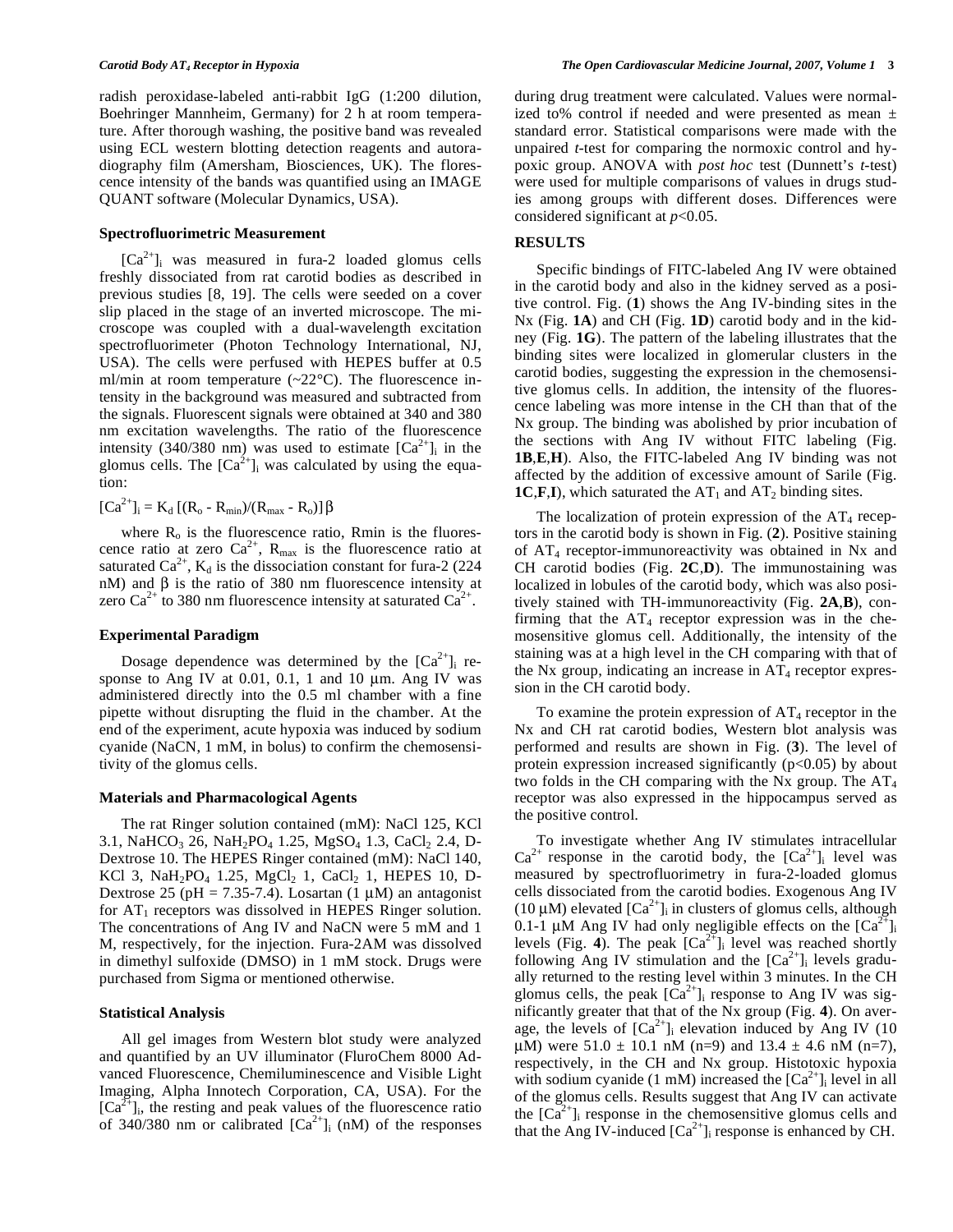

**Fig. (1).** Angiotensin IV (Ang IV)-binding sites in normoxic (Nx) and chronically hypoxic (CH) rat carotid body. Panels on top show FITCcoupled Ang IV binding (**A**), + Ang IV (**B**), + Sarile (**C**) in Nx group. Panels in middle show FITC-coupled Ang IV binding (**D**), + Ang IV (**E**), + Sarile (**F**) in CH group. Panels at bottom show FITC-coupled Ang IV binding (**G**), + Ang IV (**H**), + Sarile (**I**) in rat kidney, which was used as the positive control. Concentration of FITC-coupled Ang IV, unlabeled Ang IV and Sarile were 0.2, 10, 1 μM, respectively. Calibration bar is 20 μm.



**Fig. (2).** The expression and localization of AT4 receptor-immunoreactivity in (**A**) Nx and (**B**) CH rat carotid body. Note the intensity of staining is at a high level in the CH comparing with that of the Nx group. Sections with tyrosine hydroxylase (TH) for the Nx and CH carotid bodies are shown in **C** and **D**. **E** and **F** are overlays of the AT4 receptor- and TH-stainings. Calibration bars are 20 and 50 μm, respectively, for low  $(A, C, E)$  and high magnification  $(B, D, F)$ .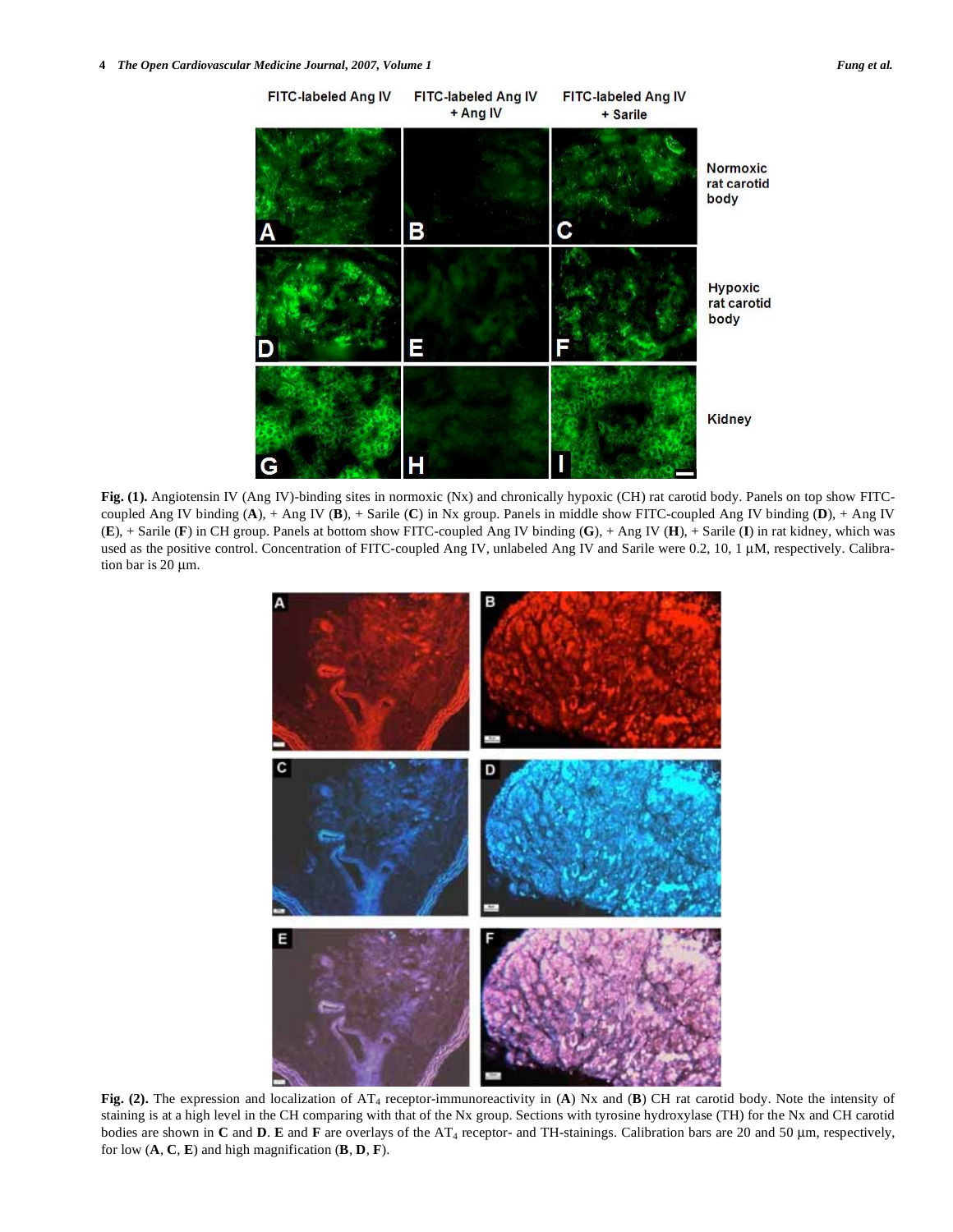

**Fig. (3).** Protein expression of  $AT_4$  receptors in Nx and CH rat carotid body. Note the level of protein expression increased significantly in the CH group. The expression in the hippocampus serves as the positive control. Densitometric analysis depicts the relative expression of  $AT_4$  receptor protein in the CH group of carotid bodies and the expression is normalized as percent of the Nx group. Statistical significance ( $n=5$ ,  $p<0.05$ , unpaired-*t* test) is shown in asterisk when comparing with the Nx group.

# **DISCUSSION**

 This is the first study to demonstrate an expression of AT4 receptors in the rat carotid body and its upregulation in chronic hypoxia. Hence, using FITC-labeled Ang IV, a low intensity of binding is present in the rat carotid body. This is also supported by the positive staining of immunoreactivity against the  $AT_4$  receptor, which is co-localized with the tyrosine hydroxylase (TH)-positive glomus cell in the carotid body. In fact, the results of the FITC study are consistent with the immunohistochemical findings. The FITC-labeled cells were found in glomerular clusters of the carotid body, which is a main histological feature of the glomus cells. These lobules of chemosensitive cells are positive with the immunoreactivity of  $AT_4$  receptor, which contain TH for the synthesis of catecholamines as one of the neurotransmitters released during chemotransduction. Ang IV is a metabolite of Ang II and binds to distinct  $AT_4$  receptors that are localized in various tissues such as the brain and kidney [12-14]. In the carotid body, the Ang IV-binding of the  $AT_4$  receptor is highly specific because the fluorescein-coupled Ang IV binding was not displaced by Sarile, which is a ligand of the  $AT_1$  and  $AT_2$  receptors, whereas displaced by the presence of excess Ang IV. In addition, distinct  $AT_4$  receptors are localized in TH-positive glomus cells, implying a functional role in the modulation of the activity of the glomus cells. This may enhance the excitatory effect of Ang II on the carotid chemoreceptor mediated by the  $AT_1$  receptors that are also expressed in the glomus cells.

 Our results suggest an upregulation of the expression of  $AT_4$  receptors in the carotid body in chronic hypoxia. Hence, we found an increased intensity of staining of the Ang IVbinding sites and  $AT_4$  receptors in the CH when comparing with that of the Nx carotid bodies. Quantitatively, the expression of  $AT_4$  receptors had a 2-fold increase in the CH carotid bodies comparing with the Nx control. Thus the  $AT_4$ receptor could be complementary to the RAS component in the carotid body, because of its upregulation by chronic hypoxia. Previous studies have shown that chronic hypoxia increases chemoreceptor sensitivity to Ang II in the rat carotid body [19, 21]. The augmentation of Ang II sensitivity is mediated by an upregulation of  $AT_1$  receptors in the glomus cells of the carotid body [19, 21]. These results are consistent with the idea that an upregulation of the RAS in the carotid body plays a prominent role in the local adaptive response to hypoxia.

Ang IV and the  $AT_4$  receptors have been reported to be involved in diverse functions, including blood flow regulation [22, 23], learning and memory function [24, 25], cell growth [26-28] and anti-apoptosis [29]. We found that Ang IV can induce a significantly greater  $[Ca^{2+}]_i$  elevation in the CH glomus cells than that of the Nx control, supporting the idea that the upregulation of the  $AT_4$  receptor plays a functional role in the carotid response to chronic hypoxia. In this context, Lochard *et al*. [17] reported that Ang IV can mobilize  $[Ca^{2+}]_i$  *via* AT<sub>1</sub> receptors mediated by an allosteric mechanism and that  $AT_1$  receptor antagonist can block the hypertension in transgenic mice with Ang IV release in the brain. Also, it has been shown that Ang IV stimulates tyrosine kinases activities *via* an  $AT_1$  receptor pathway in the rat pituitary tumor cells [18]. Furthermore, it is likely that multiple pathways and intracellular signals mediate the cellular effects of  $AT_4$  receptors on the carotid chemosensitive cells. It has been proposed that Ang IV (1) can act as potent inhibitor of insulin-regulated aminopeptidase, which may prolong the action of endogenous promnestic peptides; (2) may modulate glucose uptake by modulating trafficking of glucose transporters; (3) may transduce the signal initiated by ligand binding to its C-terminal domain to the intracellular domain that interacts with several cytoplasmic proteins [14]. Hence, activation of  $AT_4$  receptors in the glomus cells may interact with the  $AT_1$  receptor and its signalling pathway, and so this may activate protein kinase C for the Ang IV-induced  $[Ca^{2+}]$ <sub>i</sub> response. Although we can not rule out the possibility that Ang IV may directly activate the  $AT_1$  receptor with a dosage of exogenous Ang IV in the micromolar range, our binding studies with Sarile did not support the interpretation of such a non-specific binding of Ang IV to the  $AT_1$  receptor. Nevertheless, the functional significance of the  $AT_4$  receptor expression may not be fully reflected by the  $[Ca^{2+}]_i$  response induced by Ang IV and the details of the Ang IV action and possible interaction with the  $AT_1$  receptors and its signaling cascades await elucidation by further studies. Also, potential roles of Ang IV in heart failure and other cardiovascular diseases remain to be investigated with different animal models or experimental settings, which can not be closely mimicked by chronic hypoxia.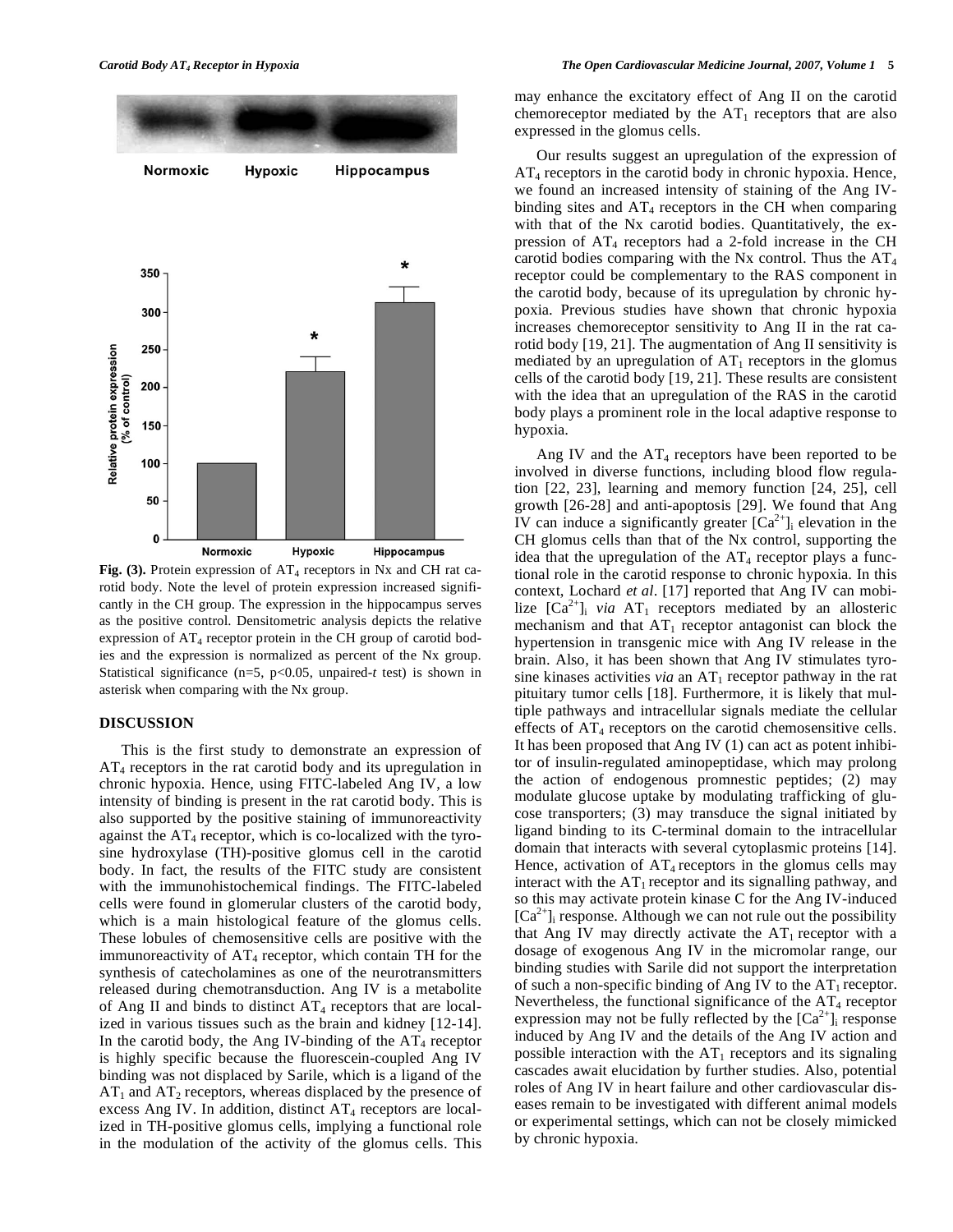

**Fig.** (4). The  $[Ca^{2+}]$  response to exogenous Ang IV in dissociated glomus cells of the rat carotid body from Nx control (A) and CH group **(B)**. The records were made in cluster of 8-10 cells loaded with fura-2. Ang IV-induced  $[Ca<sup>2+</sup>]$  elevation was more significant in the CH glomus cells than that of the Nx group. Note that the transient  $[Ca^{2+}]_i$  increase following the injection of Ang IV (0.01-10 µM) into the bath. In addition, histotoxic hypoxia with sodium cyanide (NaCN, 1 mM) increased the  $[Ca<sup>2+</sup>]$  of the cells. Results are summarized in  $(C)$ . On average, the  $[Ca^{2+}$ ] elevation (ΔR (340/380)) induced by 10 μM Ang IV in the CH group (n=9) was significantly greater than that of the Nx control (n=7). Statistical significance (p<0.05, unpaired-*t* test) is shown in asterisk when comparing with the other groups.

 AT4 receptors could play a more prominent role following its upregulation in chronic hypoxia. This is in parallel to the fact that the expression and function of the local RAS in the carotid body is also upregulated in chronic hypoxia [9]. Presumably, this can increase the amount of Ang II locally produced in the carotid body, which in turn causes an elevated level of Ang IV for the activation of intracellular signaling cascade leading to the  $[Ca^{2+}]$ <sub>i</sub> elevation. Moreover, circulating RAS is stimulated by acute hypoxia [30, 31] and chronic hypoxia [32, 33]. The plasma Ang II level increases during hypoxic conditions [34] and peripheral infusion of Ang II stimulates ventilation [35, 36]. Thus, the functional  $AT_4$  receptor in the carotid body may be an additional pathway enhancing the Ang II action for the activation of chemoreflex and sympathetic activity as well as functional changes such as in the hypoxic sensory response during prolonged hypoxia. Also, through unknown mechanisms possibly involving the carotid chemoreceptor, chronic hypoxia causes diuresis and sodium depletion; hence enhances the physiological responses to retain salt and water for the fluid balance [37]. The activation of  $AT_4$  receptors in the carotid body may be an additional pathway enhancing the Ang II

action for the activation of chemoreflex in the physiological response during chronic hypoxia.

## **ACKNOWLEDGEMENTS**

 The authors gratefully acknowledge Dr. Siew Yeen Chai at Howard Florey Institute, University of Melbourne, Australia. SYC are kindly enough to give the  $AT_4$  receptor antibody as a gift and provide technical advice on the use of the antibody. We also thank Mr. W. B. Wong for his technical assistance. The study was supported by grants (HKU 7510/06M) from the Research Grants Council, HKSAR, and the University Grants Committee in HKU and in CUHK.

# **REFERENCES**

- [1] Gonzalez C, Almaraz L, Obeso A, Rigual R. Carotid body chemoreceptors: from natural stimuli to sensory discharges. Physiol Rev 1994; 74: 829-98.
- [2] Lahiri S, Rozanov C, Roy A, Storey B, Buerk DG. Regulation of oxygen sensing in peripheral arterial chemoreceptors. Int J Biochem Cell Biol 2001; 33: 755-74.